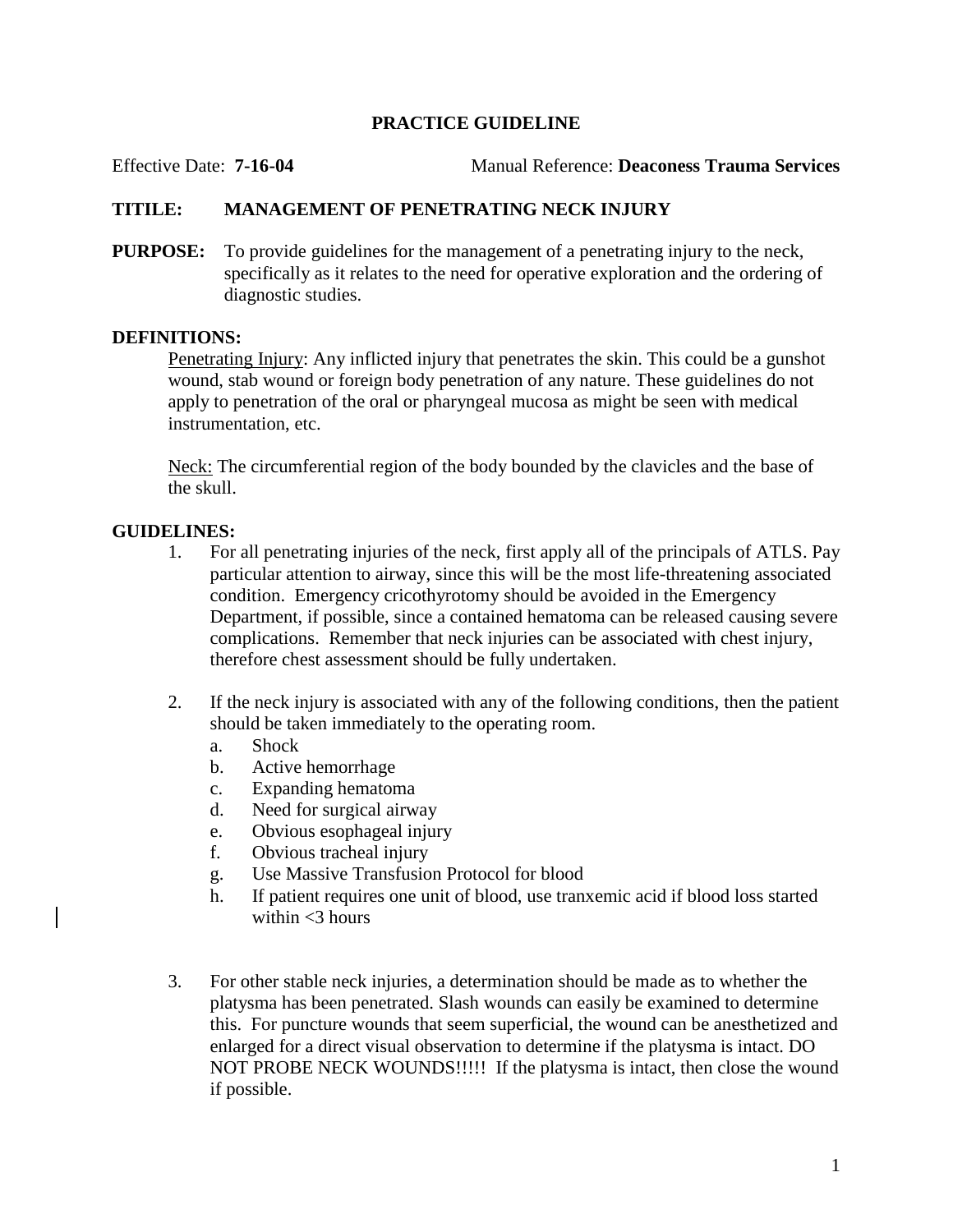- 4. If the platysma has been violated, then classify the wound as:
	- a. Zone I below cricoid cartilage
	- b. Zone II- between cricoid and angle of the mandible
	- c. Zone III- above the angle of the mandible
	- d. An X-ray of the neck may be helpful if a bullet or foreign body is still in the neck and to assess for subcutaneous air
- 5. For Zone I injuries
	- a. Obtain a chest X-ray to determine the presence of chest injury
	- b. Obtain an angiogram, including the aortic arch and the great vessels
	- c. Obtain an esophagram
	- d. Obtain or perform bronchoscopy
	- e. Treat on the basis of the findings
- 6. For a Zone II injury, use clinical findings to classify as low probability of vascular and aerodigestive injury or high probability of vascular and aerodigestive injury
	- a. For high probability injuries (GWS, shotgun wounds, swelling, path crossing midline)
		- i. If the injury is a gunshot wound or a shotgun injury, obtain an angiogram
		- ii. Prophylaxis with antibiotics
		- iii. Take to the operating room for neck exploration
	- b. For low probability injuries (stab wounds, minimal swelling, lateral, posterior)
		- i. Obtain angiogram
		- ii. Obtain esophagram
		- iii. Perform laryngoscopy and bronchoscopy if indicated (e.g., air in tissues or subcutaneous emphysema)
		- iv. Treat based on the findings
- 7. For Zone III injuries
	- a. Obtain angiogram
	- b. Obtain or perform direct pharyngoscopy and laryngoscopy
	- c. Treat based on findings
- 8. For all penetrating neck injuries that have violated oral mucosa, treat with antibiotics (usually penicillin or penicillin/aminoglycoside)

## **REFERENCES:**

- Deaconess Trauma Guideline Manual, ENDOTRACHEAL INTUBATION AND AIRWAY MANAGEMENT.
- Deaconess Trauma Guideline Manual, EMERGENT THORACOTOMY.